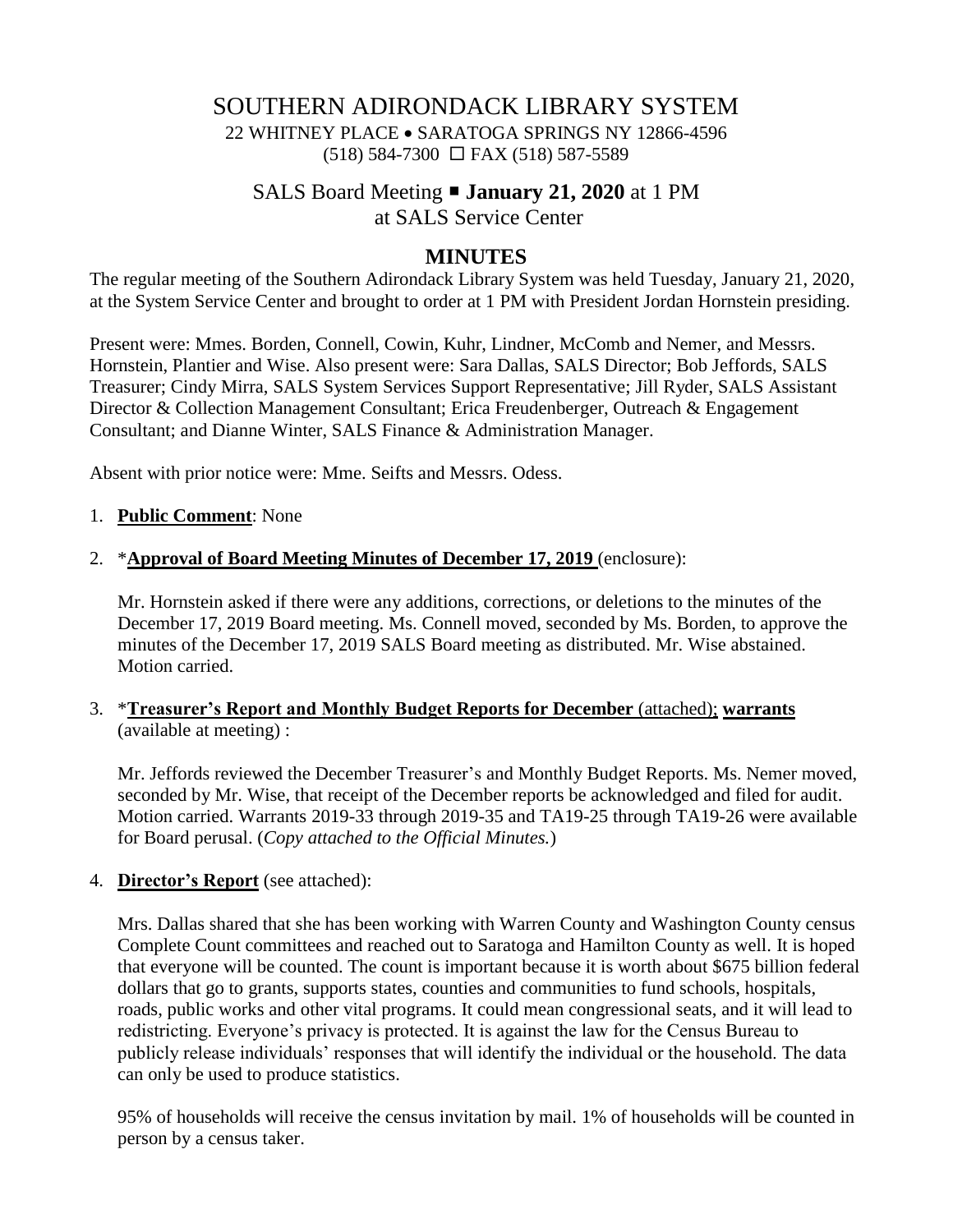*SALS Board Meeting Minutes, January 21, 2020………………………………………………..……..2* March 12-20 people will get an invitation to respond online to the 2020 Census

March 16-24 a reminder letter will be sent

March 26-April 3 a reminder postcard will be sent

April  $1<sup>st</sup>$  there will be a strong effort to count the homeless

April 8-16 a reminder letter and a questionnaire will be sent

April 20-27 a final reminder goes out (if no response then a Census Taker is sent out)

We are partnering with the Warren County Complete Count Commission and will receive funds to help libraries in Warren County increase hours, purchase Chromebooks, increase bandwidth, pay staff, hold programs and training in library venues among other efforts as the census approaches.

Mrs. Dallas shared how important it is for Library trustees who play an important role, as they are community leaders, to get the word out and influence people to fill out the census.

### A. *Joint Automation Report*:

Mr. Wise presented a report from the January 8, 2020, Joint Automation Council meeting. A change made this past weekend as part of the subdomain disengagement caused a problem with users logging on in two places at Clifton Park-Halfmoon, Crandall and Saratoga libraries. JA staff is working to resolve this as soon as possible.

We are still waiting for 8 All-in-Ones from the end of the 2019 group PC order. The next order will be announced in February.

Polaris Hosted – there has been an issue with Saratoga Springs Public Library's circulation PCs locking up, and JA staff is suggesting changes to see if it rectifies the situation.

Clifton Park-Halfmoon Public Library intermittently slow receipt printers were corrected by updating the printer drivers.

The Polaris windows can flicker if a staff person is logged in on two machines at the same time. This has been reported to III. Also reported to III is staff being able to see each other's printers.

It has been brought to JA's attention that some libraries need the ability to log multiple users on the same machine. JA is recommending libraries use LEAP for the additional staff logins.

There was a slowdown with Polaris on January 2, 2020, that was most likely caused by someone running a large report. JA reminded users to schedule those for overnight.

Mr. Wise reminded the board that Windows 7 and Windows Server 2008 will no longer be supported on 1/14/2020. Multiple messages have been sent throughout the year advising libraries.

At some of the RFID sites, the JA staff had to segregate their networks further to isolate any hardware that could not be upgraded to Windows 10 (Bibliotheca's only upgrade path was buying new self-checks for example). JA staff met with the Crandall staff in December. Bibliotheca sent a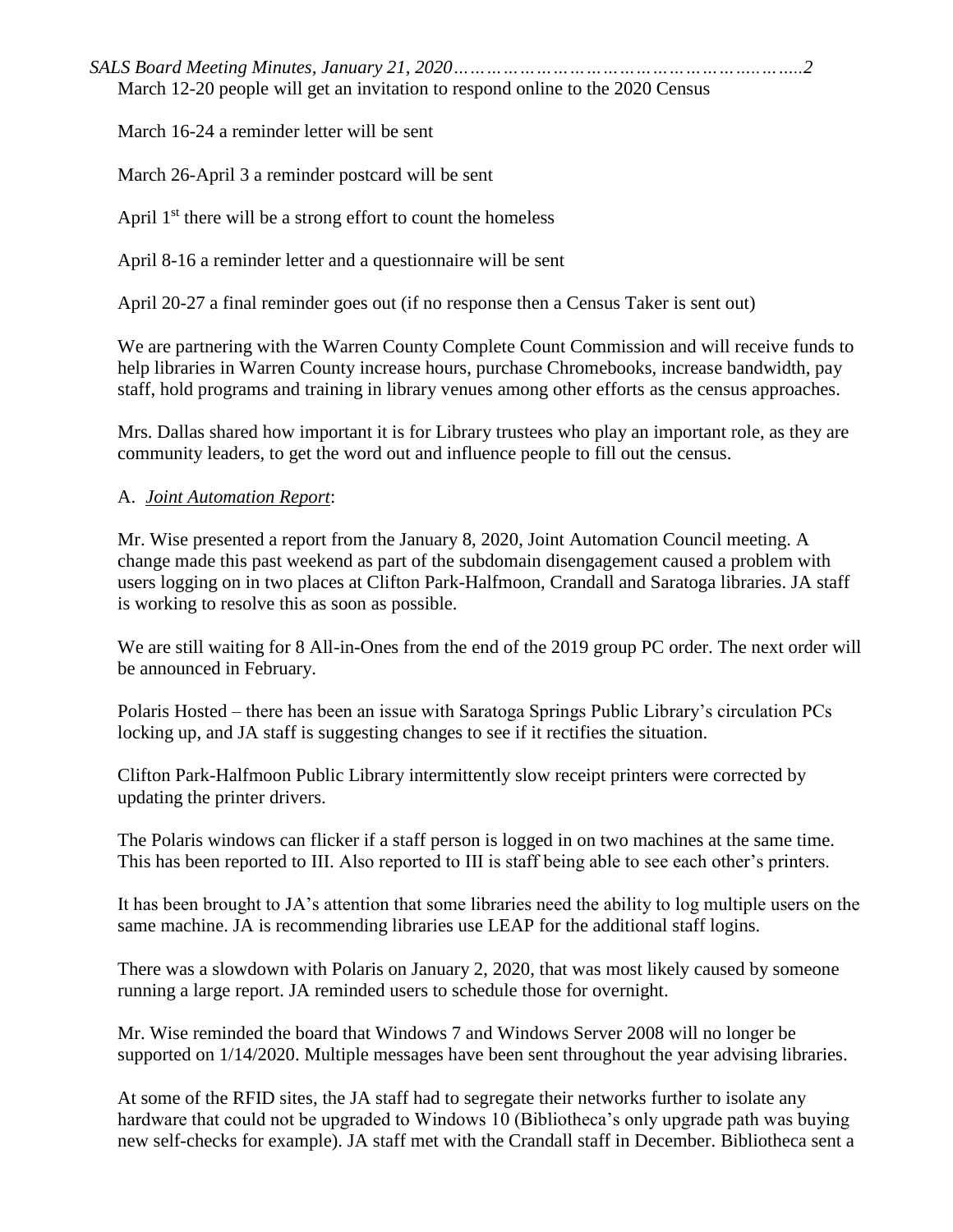*SALS Board Meeting Minutes, January 21, 2020………………………………………………..……..3* demo self-check unit (that was damaged in shipping) to test functions such as multiple item checkout, detailed fine payment, store and forward etc. JA staff is assisting with this testing.

Spectrum decided to upgrade bandwidth at five SALS sites and one MVLS site for their complementary lines (Argyle, Corinth, Greenwich, Hudson Falls, and Lake George) and St. Johnsville. JA staff has asked Spectrum to upgrade other sites, but at this time, JA has not heard back. JA is recommending purchasing static IPs for \$35 per month to avoid loss of service to Polaris if IPs change.

B. *Other*: Mrs. Dallas noted that Mr. Wise will head the NYLA Library Advocacy Day in coordination with CDLC. CDLC is in the process of putting together the appointments, and that information will be shared shortly.

### 5. **Committee Reports**:

- A. *Audit & Finance (R.Wise, chair)*: Mr. Wise reported that the JA Council passed a motion that the formula stay the same and that fees for 2021 will increase by 3%. He also noted that the auditors are coming to SALS on Thursday and Friday of this week.
- B. *Building (C. Connell, chair)*: Construction Challenge Grants
	- i) Ms. Connell reviewed the thirteen applicants for the 2020 Construction Challenge Grants.

| Interior paint job - second floor and stairwells      | 5,000.00 |
|-------------------------------------------------------|----------|
| ADA compliant doors in staff area                     | 5,000.00 |
| Improved bandwidth; 1 year monthly access             | 1,118.76 |
| Lighting upgrades                                     | 3,996.00 |
| Facilities assessment                                 | 5,000.00 |
| Replace porch at staff entrance                       | 3,641.85 |
| New shelving                                          | 5,000.00 |
| Wiring, LED lights, new circ desk $&$ DVD storage     | 5,000.00 |
| LED lighting                                          | 4,866.70 |
| Facilities assessment                                 | 5,000.00 |
| ADA-compliant water fountain w/bottle filler          | 5,000.00 |
| <b>Existing Conditions Survey</b>                     | 5,000.00 |
| Fiction room & employee breakroom/bathroom renovation | 5,000.00 |
|                                                       |          |

The committee recommended funding for all of the projects at 100% of their requests.

- C. *Bylaws (R. Wise, chair)*: No report.
- D. *Central Library (D. Nemer, chair)*: No report.
- E. *County Aid Coordinators (Seifts, Connell, Odess, Plantier):* No report.
- F. *Library Services (C. Kuhr, chair):* Library Services Seed Challenge Grants
	- i) Ms. Kuhr reviewed the four applicants for the 2020 Library Services Seed Challenge Grants.

| Galway Public Library                                 | Increase & expand technology programming   | 9.952.00 |
|-------------------------------------------------------|--------------------------------------------|----------|
| Hadley-Luzerne Public Library                         | Install Advanced Workstations on Education | 6.349.00 |
| Saratoga Springs Public Library Purchase djembe drums |                                            | 3.000.00 |
| <b>Bancroft Public Library</b>                        | Programming for the elderly                | 2,615.00 |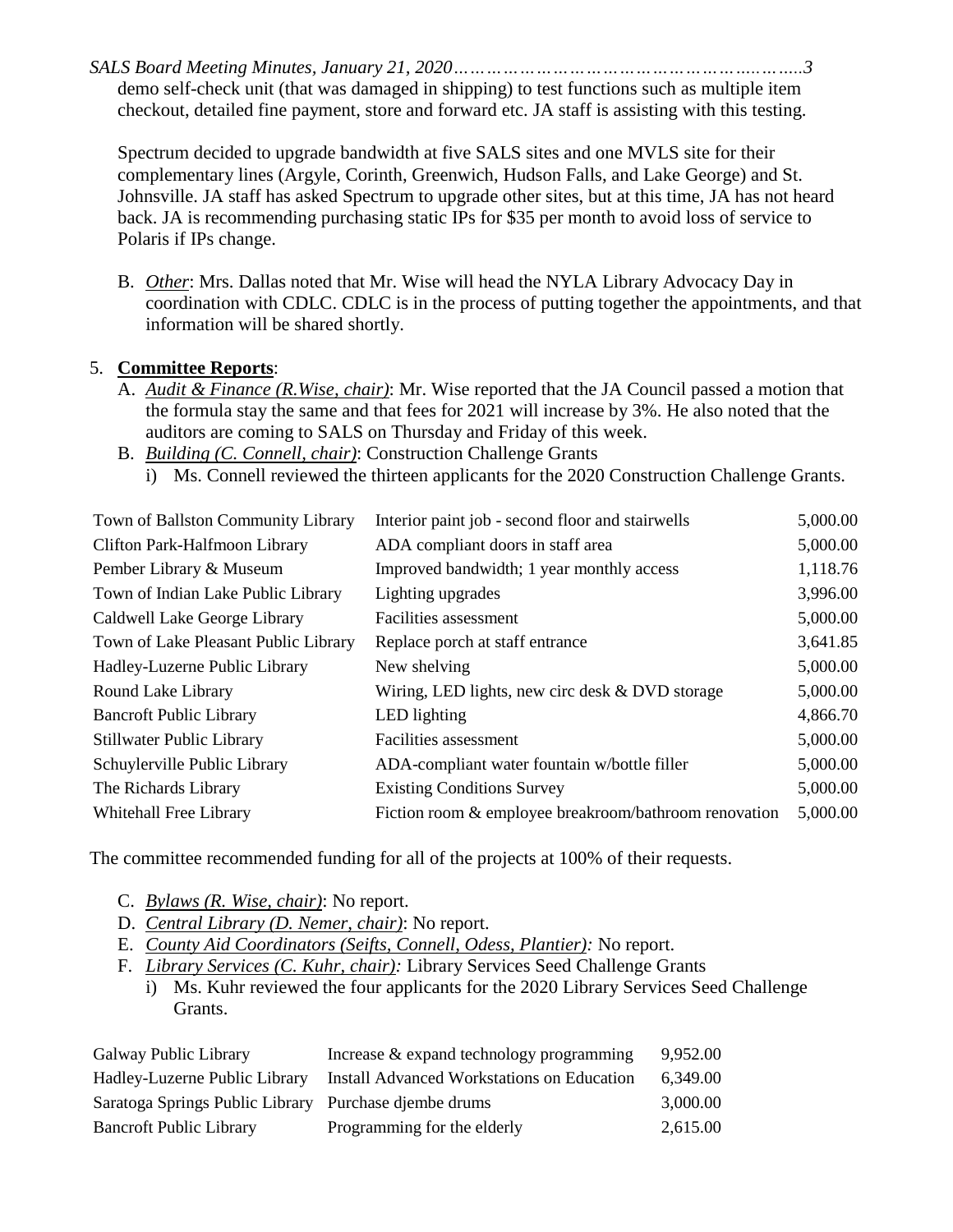The committee recommended funding for all of the projects at 100% of their requests.

Ms. Kuhr shared the committee's concerns regarding some questions for the Hadley-Luzerne Public Library grant proposal. Ms. Winter was instructed to ask the library for more specifics.

G. *Personnel (L. Borden, chair)*: Continuing Education Challenge Grants Ms. Borden reviewed the one application for the 2020 Continuing Education Challenge Grant. The committee recommended funding for the Fort Edward Free Library at 100% of their request.

Fort Edward Free Library Pursuing Associate's Degree –one course 874.90

H. *Trustee Nominating (D. Nemer, chair)*: Ms. Nemer shared two biographies for potential candidates to fill the positions for Warren and Hamilton Counties in May of this year. Ms. Nemer was very impressed with both candidates – Margaret Shapiro for Warren County and Barbara Taylor for Hamilton County.

Mrs. Dallas reported that Christine Connell, Jordan Hornstein and Linda Borden have agreed to serve a second term.

### 6. **Unfinished Business**:

### 7. **New Business**:

A. *\*Approve Construction Challenge Grants*

Mr. Hornstein moved to approve the thirteen applicants for the 2020 Construction Challenge Grants as reported during the committee report. Ayes: All; Nays: None. Motion carried.

- B. *\*Approve Library Services Seed Challenge Grants* Ms. Hornstein moved, to approve the four 2020 Library Services Seed Grants as reported during the committee report. Ayes: All; Nays: None. Motion carried.
- *C. \*Approve Continuing Education Challenge Grants* Mr. Hornstein moved, to approve the Fort Edward Free Library's 2020 Continuing Education Challenge Grant proposal as reported during the committee report. Motion carried.
- *D. \*Approve 2020 JA fees* Mr. Wise moved, seconded by Ms. Borden, to approve the proposed 3% increase in JA fees for 2021. Motion carried.
- *E. \*Approve Conference Requests*
	- i) ALA Annual in Chicago June 23-June 30 for Mrs. Dallas and Erica Freudenberger.
	- ii) National Advocacy Day in Washington D.C. May 3-May 5 for Mrs. Dallas.
	- iii) Outreach Coordinator's Conference at the Pioneer Library System May 5 & 6 for Erica Freudenberger.

Mr. Wise moved, seconded by Ms. Nemer, to approve all staff for the conferences. Ayes: All; Nays: None. Motion carried.

# 8. **Director's Council Report**: No report

# 9. **Announcements**: None.

Ms. Kuhr moved, Mr. Plantier seconded, to adjourn the meeting. Adjourned 1:39 PM.